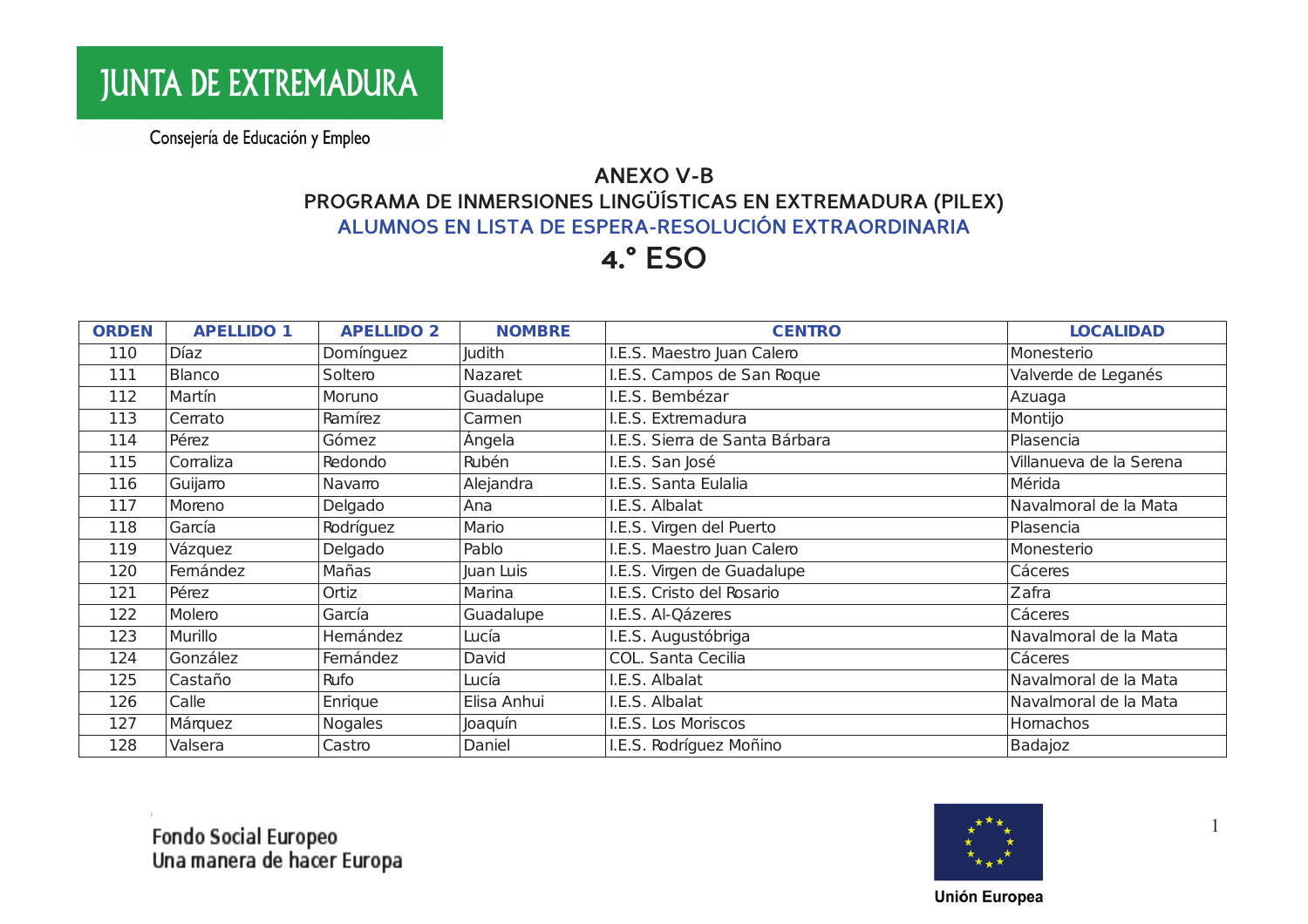#### **ANEXO V-B** PROGRAMA DE INMERSIONES LINGÜÍSTICAS EN EXTREMADURA (PILEX) ALUMNOS EN LISTA DE ESPERA-RESOLUCIÓN EXTRAORDINARIA

## **4.° ESO**

| 129 | Aquilar   | Martin         | Luis Miguel   | I.E.S. Virgen del Puerto                      | Plasencia               |
|-----|-----------|----------------|---------------|-----------------------------------------------|-------------------------|
| 130 | Guerrero  | Sánchez        | Mercedes      | I.E.S. Al-Qázeres                             | Cáceres                 |
| 131 | Vega      | Moreno         | Ana           | I.E.S. Eugenio Hermoso                        | Fregenal de la Sierra   |
| 132 | Valle     | Torrado        | Gonzalo       | I.E.S. Santiago Apóstol                       | Almendralejo            |
| 133 | Suárez    | Tostado        | Sara          | I.E.S. Sierra de Santa Bárbara                | Plasencia               |
| 134 | Garrido   | De Gracia      | Laura         | COL. Sagrado Corazón de Jesús y M. Inmaculada | Miajadas                |
| 135 | Sánchez   | Díaz           | <b>Blanca</b> | I.E.S. Virgen del Puerto                      | Plasencia               |
| 136 | Martínez  | Leitón         | Pablo         | I.E.S. Zurbarán                               | Badajoz                 |
| 137 | Flores    | <b>Nogales</b> | Alba          | I.E.S. Donoso Cortés                          | Don Benito              |
| 138 | Rivero    | Cabezas        | Carmen        | I.E.S. Extremadura                            | Mérida                  |
| 139 | Sánchez   | Luengo         | Olga          | I.E.S. Siberia Extremeña                      | Talarrubias             |
| 140 | Jerez     | Cordero        | Elena         | COL. Ramón Izquierdo                          | Badajoz                 |
| 141 | Gil       | Cordero        | Gloria Fuhui  | I.E.S.O. Vía Dalmacia                         | Torrejoncillo           |
| 142 | Tena      | Ferreira       | Patricia      | I.E.S. Puerta de la Serena                    | Villanueva de la Serena |
| 143 | Guijamo   | Velarde        | Gloria        | I.E.S. Puerta de la Serena                    | Villanueva de la Serena |
| 144 | Díaz      | Prieto         | Alicia        | I.E.S. Norba Caesarina                        | Cáceres                 |
| 145 | Ramos     | Femández       | Inés María    | I.E.S. Pedro Alfonso de Orellana              | Orellana la Vieja       |
| 146 | Casco     | González       | Hermenegíldo  | I.E.S. Mario Roso de Luna                     | Logrosán                |
| 147 | García    | Barroso        | Sara          | I.E.S. El Pomar                               | Jerez de los Caballeros |
| 148 | Villarino | Gago           | Javier        | I.E.S. Sáenz de Buruaga                       | Mérida                  |
| 149 | Martín    | Moreno         | Jesús         | I.E.S. Ruta de la Plata                       | Calamonte               |

Fondo Social Europeo<br>Una manera de hacer Europa



2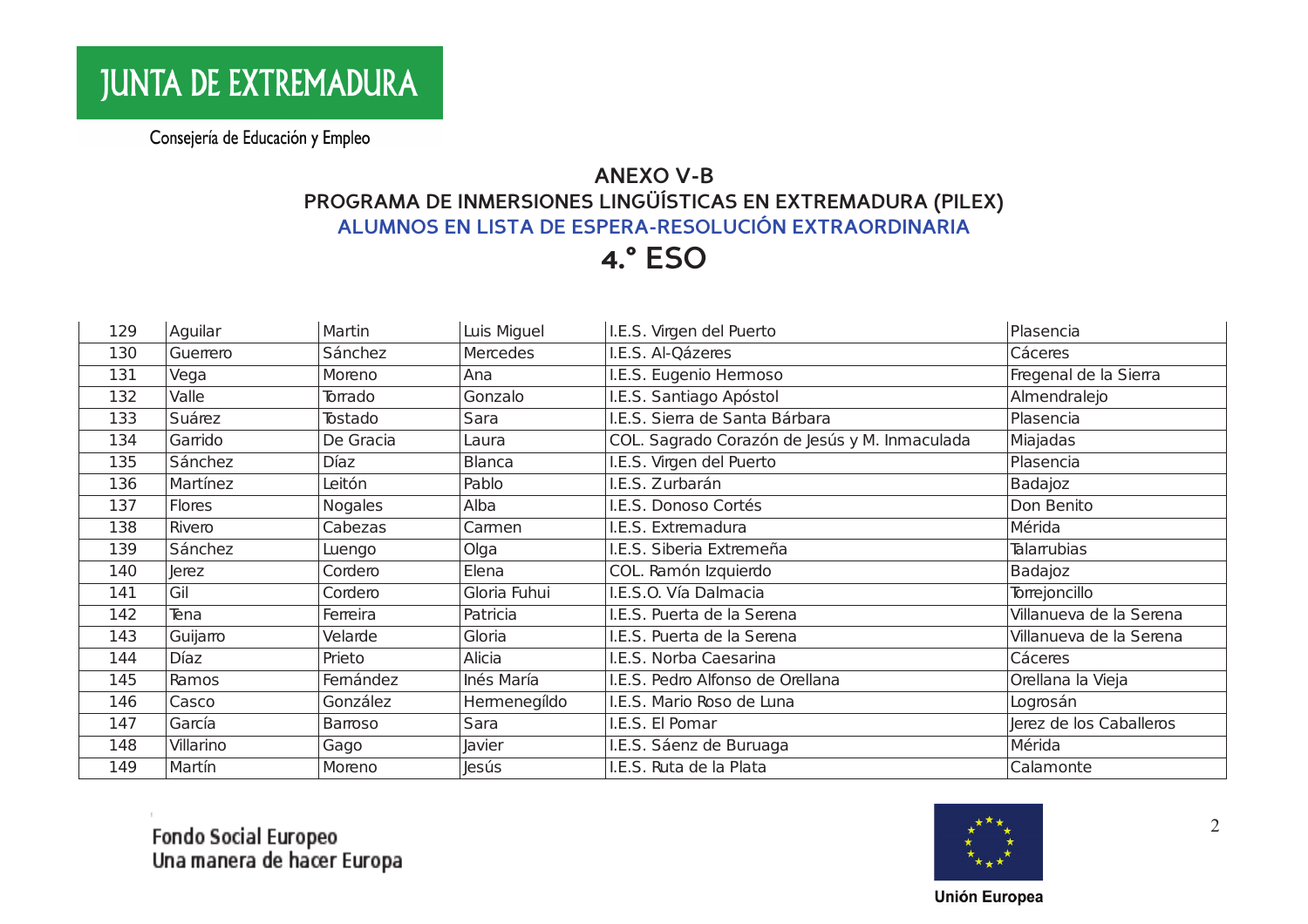#### **ANEXO V-B** PROGRAMA DE INMERSIONES LINGÜÍSTICAS EN EXTREMADURA (PILEX) ALUMNOS EN LISTA DE ESPERA-RESOLUCIÓN EXTRAORDINARIA

## **4.° ESO**

| 150 | Rubio    | Pantoja        | Marta               | COL. Sagrada Familia                           | Badajoz                 |
|-----|----------|----------------|---------------------|------------------------------------------------|-------------------------|
| 151 | Bemal    | Femández       | Rodrigo Femando     | I.E.S. Turgalium                               | Trujillo                |
| 152 | Atance   | Blanco         | María               | COL. María Auxiliadora                         | Mérida                  |
| 153 | Caso     | Fontánez       | Elena               | I.E.S.O. Vía de la Plata                       | Casar de Cáceres        |
| 154 | García   | Femández       | <b>Isabel María</b> | I.E.S. Ruta de la Plata                        | Calamonte               |
| 155 | Bucero   | Morillo        | Eva                 | I.E.S. de Castuera                             | Castuera                |
| 156 | Muñoz    | Sánchez        | Mónica              | I.E.S. Valle del Jerte (Cabezuela-Navaconcejo) | Navaconcejo             |
| 157 | Barbero  | Mateos         | Ignacio             | I.E.S. Virgen del Puerto                       | Plasencia               |
| 158 | Sánchez  | Gómez          | David               | I.E.S. Bartolomé J. Gallardo                   | Campanario              |
| 159 | Hemández | Morillo        | Francisco José      | I.E.S. El Pomar                                | Jerez de los Caballeros |
| 160 | Martín   | Moriche        | Beatriz             | COL. Sagrado Corazón de Jesús                  | Cáceres                 |
| 161 | González | Guijamo        | Miguel Ángel        | I.E.S. El Pomar                                | Jerez de los Caballeros |
| 162 | Pino     | Tello          | Juan de Dios        | COL. San Antonio de Padua                      | Cáceres                 |
| 163 | Núñez    | Vega           | <b>Javier</b>       | I.E.S.O. Cuatro de Abril                       | Zahinos                 |
| 164 | Isidro   | Rubio          | Elena               | COL. Sagrado Corazón de Jesús                  | Olivenza                |
| 165 | Matías   | Macías         | Álvaro              | I.E.S. Ruta de la Plata                        | Calamonte               |
| 166 | Cortés   | <b>Jiménez</b> | Macarena            | I.E.S.O. Cuatro Villas                         | Berlanga                |
| 167 | Ramírez  | García         | María               | I.E.S. Ramón Carande                           | Jerez de los Caballeros |
| 168 | Vázquez  | García         | Melissa             | I.E.S.O. Arturo Plaza                          | Losar de la Vera        |
| 169 | Sánchez  | Barrera        | Diego               | COL. Paideuterion                              | Cáceres                 |
| 170 | Jiménez  | Vega           | Paula               | I.E.S.O. Quercus                               | Malpartida de Plasencia |



3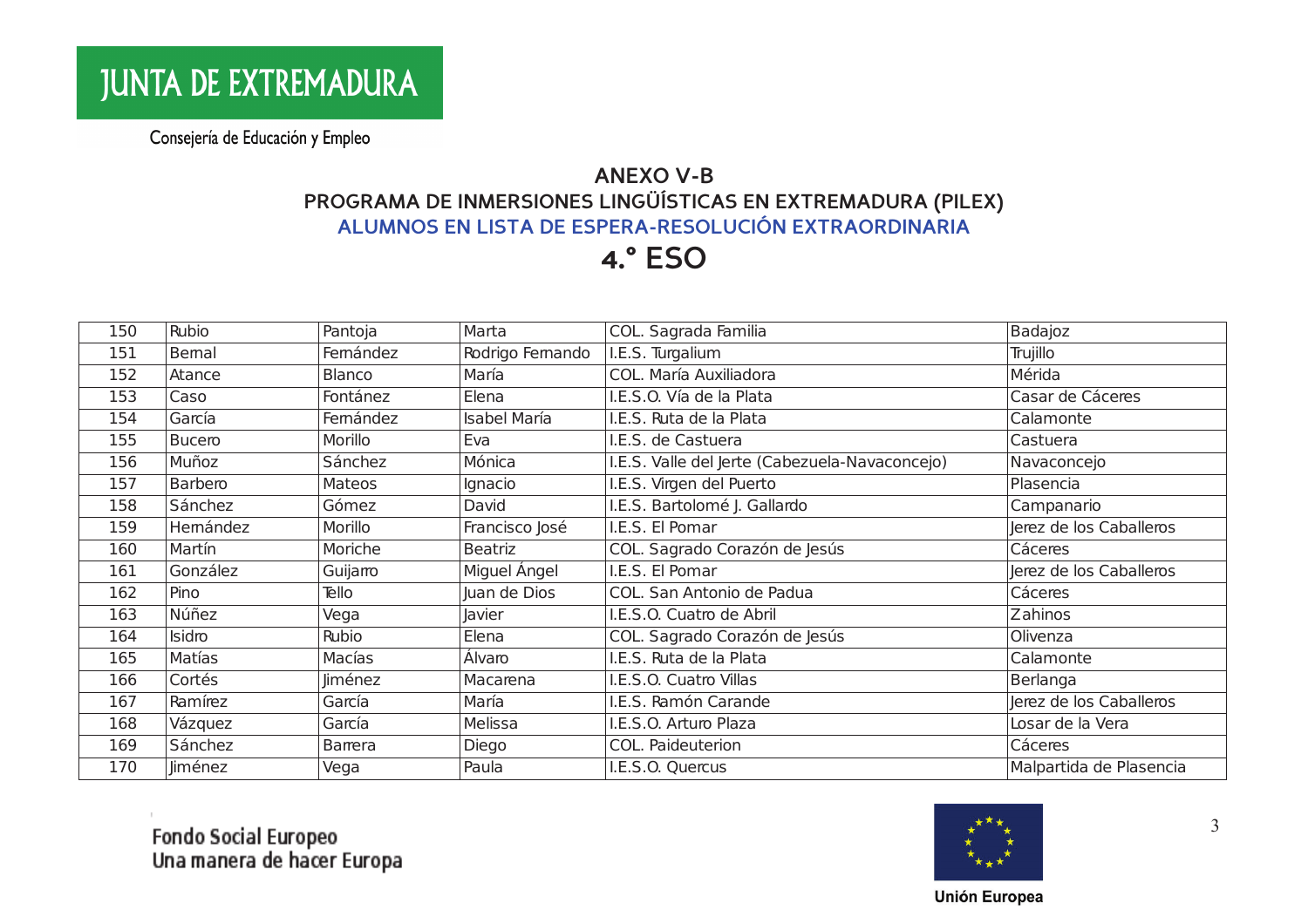#### **ANEXO V-B** PROGRAMA DE INMERSIONES LINGÜÍSTICAS EN EXTREMADURA (PILEX) ALUMNOS EN LISTA DE ESPERA-RESOLUCIÓN EXTRAORDINARIA

## **4.° ESO**

| 171 | López              | Castilla    | Ana Belén      | COL. María Inmaculada                         | Zafra                    |
|-----|--------------------|-------------|----------------|-----------------------------------------------|--------------------------|
| 172 | Ardila             | Teodoro     | María          | I.E.S. Virgen de Gracia                       | Oliva Frontera           |
| 173 | Madera             | <b>Díaz</b> | Carlos         | I.E.S. Joaquín Sama                           | San Vicente de Alcántara |
| 174 | <b>Belloso</b>     | Hemández    | Adrián         | COL. Santísima Trinidad                       | Plasencia                |
| 175 | Pacheco            | Gómez       | Juan Carlos    | I.E.S. Joaquín Sama                           | San Vicente de Alcántara |
| 176 | Pozas              | Guerra      | Jorge          | I.E.S. Profesor Hemández Pacheco              | Cáceres                  |
| 177 | Delgado            | Pérez       | María          | I.E.S. El Pomar                               | Jerez de los Caballeros  |
| 178 | Ruiz               | Parejo      | María José     | I.E.S. José Manzano                           | Don Benito               |
| 179 | Rodríguez          | Nieto       | Gonzalo        | COL. Sagrado Corazón de Jesús y M. Inmaculada | Miajadas                 |
| 180 | Gamero             | Lara        | Carla          | I.E.S. Zurbarán                               | Badajoz                  |
| 181 | García             | Camona      | Nazaret        | I.E.S. Quintana de la Serena                  | Quintana de la Serena    |
| 182 | Cortés             | Millán      | David          | I.E.S. Enrique Díez Canedo                    | Puebla de la Calzada     |
| 183 | Redondo            | Redondo     | <b>Jesús</b>   | I.E.S. Joaquín Sama                           | San Vicente de Alcántara |
| 184 | David              | Femández    | Roberto        | COL. Ntra. Sra. De la Asunción                | Badajoz                  |
| 185 | Herrero            | Pérez       | Guillermo      | I.E.S. Parque de Monfragüe                    | Plasencia                |
| 186 | Crespo             | Carballo    | Andrea         | COL. Ntra. Sra. De la Asunción                | Badajoz                  |
| 187 | Pozas              | Guerra      | <b>Beatriz</b> | I.E.S. Profesor Hemández Pacheco              | Cáceres                  |
| 188 | Arroyo             | Pablos      | Pablo          | COL. San Calixto                              | Plasencia                |
| 189 | De la Purificación | Martins     | Laura          | I.E.S. Joaquín Sama                           | San Vicente de Alcántara |
| 190 | Puerto             | Redondo     | Celia          | COL. María Inmaculada                         | Zafra                    |
| 191 | Jado               | Yelmo       | Juan           | I.E.S.O. Las Villuercas                       | Guadalupe                |

Fondo Social Europeo<br>Una manera de hacer Europa



 $\overline{4}$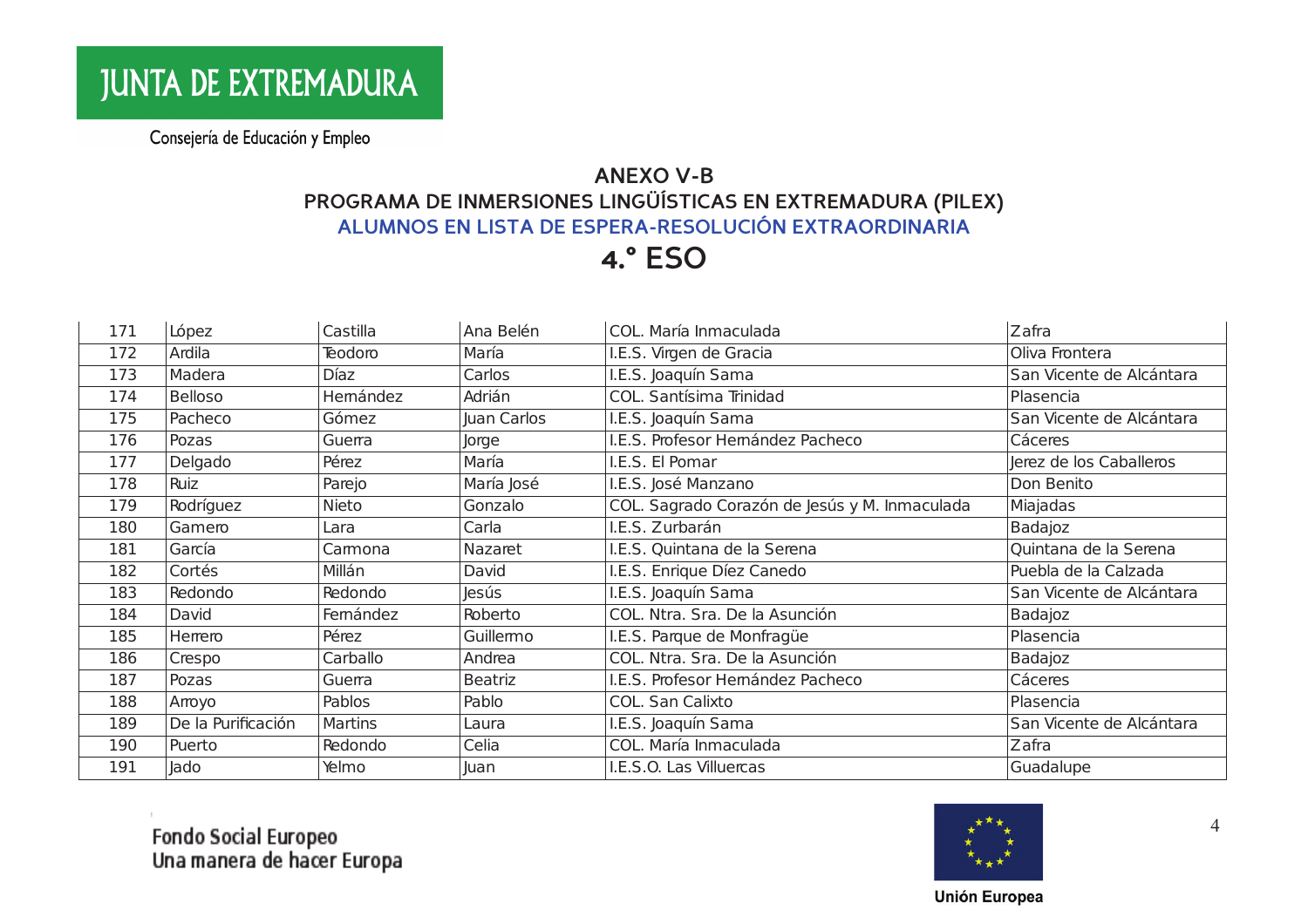#### **ANEXO V-B** PROGRAMA DE INMERSIONES LINGÜÍSTICAS EN EXTREMADURA (PILEX) ALUMNOS EN LISTA DE ESPERA-RESOLUCIÓN EXTRAORDINARIA

## **4.° ESO**

| 192 | Cascón   | León            | Irene         | I.E.S. San José                               | Villanueva de la Serena   |
|-----|----------|-----------------|---------------|-----------------------------------------------|---------------------------|
| 193 | Solís    | Cuadrado        | Alba          | COL. Sagrado Corazón de Jesús y M. Inmaculada | Miajadas                  |
| 194 | Nogués   | Rodríguez       | Celia         | I.E.S. Maestro Domingo Cáceres                | Badajoz                   |
| 195 | González | Gironda         | Jesús         | I.E.S. Zurbarán                               | Navalmoral de la Mata     |
| 196 | López    | García          | <b>Blanca</b> | I.E.S. Tierra de Barros                       | Aceuchal                  |
| 197 | Sánchez  | <b>Bravo</b>    | Alexandra     | I.E.S.O. Gabriel García Márquez               | Tiétar                    |
| 198 | Ramos    | Pérez           | Nazaret       | I.E.S. Cristo del Rosario                     | Zafra                     |
| 199 | Cañamero | Acero           | Laura         | COL. Sagrado Corazón de Jesús y M. Inmaculada | Miajadas                  |
| 200 | Berrocal | Carreño         | Vicente       | I.E.S. Vegas Bajas                            | Montijo                   |
| 201 | Pajuelo  | Leo             | Alejandra     | I.E.S. Extremadura                            | Montijo                   |
| 202 | Gallardo | Barragán        | Teresa        | I.E.S. Santiago Apóstol                       | Almendralejo              |
| 203 | Colorado | Sánchez-Arévalo | Ana           | I.E.S. Bioclimático                           | Badajoz                   |
| 204 | Benítez  | Seguro          | Cristina      | I.E.S. Tierrablanca                           | La Zarza                  |
| 205 | Torres   | Navarro         | Pablo         | I.E.S. Alagón                                 | Coria                     |
| 206 | Cintero  | Díaz            | Clara         | I.E.S. Gonzalo Torrente Ballester             | Miajadas                  |
| 207 | Ruiz     | Sánchez         | Daniel        | I.E.S. Extremadura                            | Mérida                    |
| 208 | Vicente  | García          | Leticia       | I.E.S. Meléndez Valdés                        | Villafranca de los Barros |
| 209 | Pizarro  | Cortés          | Ana Celia     | COL. Sagrado Corazón de Jesús y M. Inmaculada | Miajadas                  |
| 210 | Murillo  | García          | Esther        | I.E.S. San José                               | Villanueva de la Serena   |



5